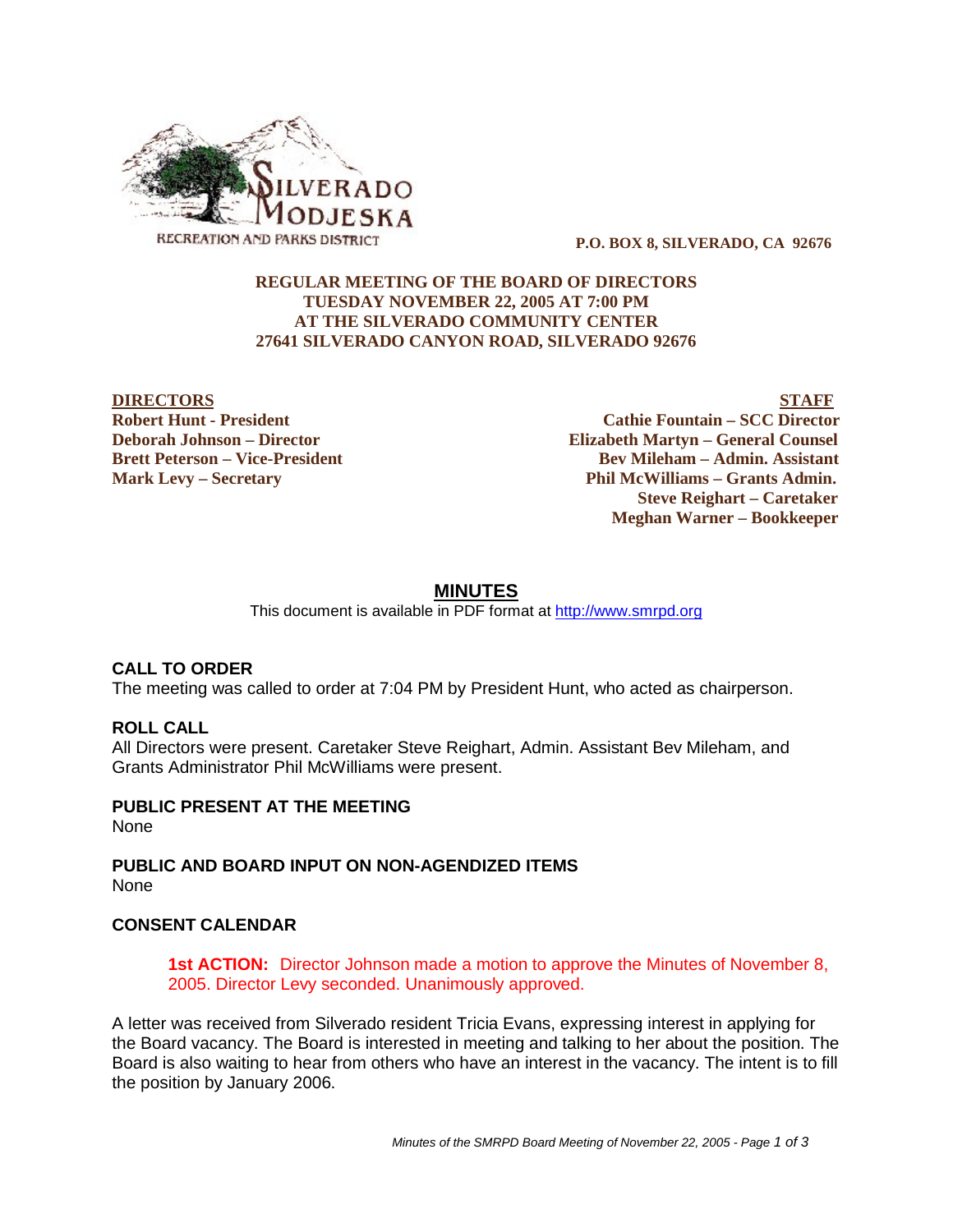# **PAYMENT OF DISTRICT BILLS**

**2nd ACTION:** Director Peterson made a motion to approve payment of transmittal 11- 05C for \$100.00 total for Directors compensation for the Regular Board Meeting of November 8, 2005 to: Director Levy \$50.00 Director Hunt \$50.00 Director Johnson seconded. Unanimously approved.

**3rd ACTION:** Director Hunt made a motion to approve payment of transmittal 11-05D for \$1,001.57 total to:

| <b>SCE</b>             | \$441.67 | Inv. Dated 11/10/05                        |
|------------------------|----------|--------------------------------------------|
| SBC.                   | \$40.90  | 714-6492850 and 2428                       |
| <b>Phil McWilliams</b> | \$519.00 | Inv. Dated 10/2005 and Reimbursement for   |
|                        |          | Open Space booklets (Grants Administrator) |

Director Johnson seconded. Unanimously approved.

# SILVERADO CHILDREN'S CENTER REPORT

Aimee Bryer gave a report on the Children's Center and passed out the Center's Budget to be reviewed by the Board. Enrollment has increased by four children, and Director Johnson is assisting in cutting costs. There will be a Parents Meeting on December 5<sup>th</sup> to seek help with various tasks at the Center, and committees will be formed to assist to this end. Fund-raisers are being planned: a Pot Luck Dinner on December  $20<sup>th</sup>$  and a Chili Cook-Off at Irvine lake on February 5, 2006. Local vendors are needed for the Chili Cook-Off, and the Board was asked to pass the word along.

A refund of slightly more than \$9,000 for workers comp overcharges was received from State Fund. The Edison electric bill has gone down from over \$700 to about \$300. Everything possible is being cut back to save money. Helping the cash situation considerably was a refund check for \$9,000 that was received from the State Fund insurance carrier.

Director Johnson is helping to revise and finish a new Children's Center Employee Handbook.

### **PUBLIC HEARING**

Secretary Levy announced that this was the time and place of the Public Hearing to receive comments and testimony from the Public and Directors regarding the proposed Budget for FY 2005-2006.

Notice of Public Hearing was published in the Orange County register on October 29-30, 2005 and Proof of Publication is on file at the District Office). A copy of the Proposed Budget was made available for public inspection at the Silverado Library.

**4th ACTION:** Director Johnson made a motion to submit RESOLUTION #112205-1, approving and adopting the proposed FY 2005-2006 BUDGET, to a vote. Director Levy seconded. Roll Call Vote: Director Hunt - AYE, Director Johnson - AYE, Director Peterson - AYE, Director Levy - AYE. Unanimously approved..

#### **CARETAKER'S REPORT**

Caretaker Steve Reighart submitted the monthly rental schedule for the Community Centers, and a Safety and Maintenance Report to the Board. Various repairs at, Modjeska and Silverado